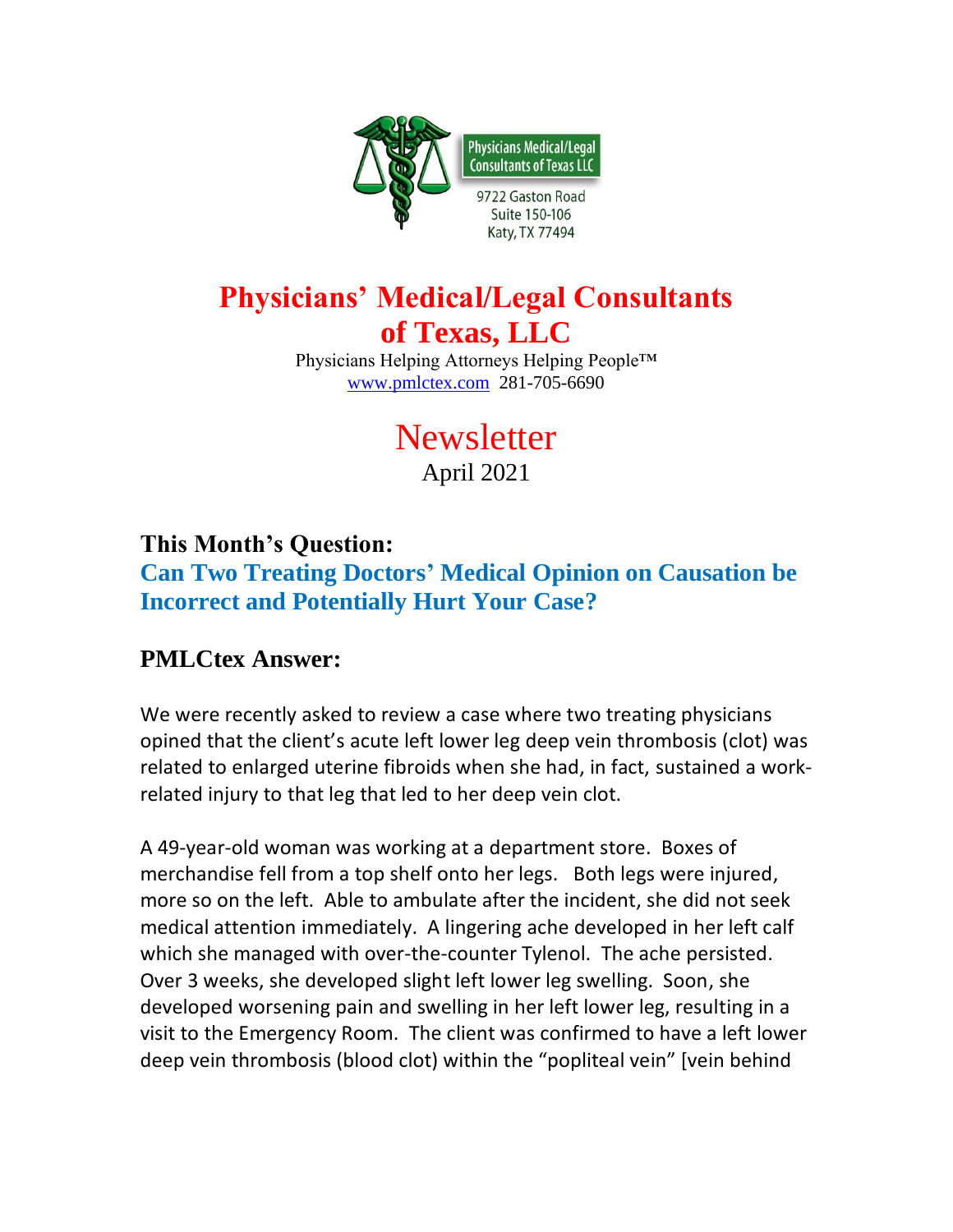the knee]. She received appropriate care for the clot by her treating doctor including the use of blood thinners.

This client coincidentally was seeing her gynecologist for massive uterine fibroids (benign uterine tumors), which had been causing mild lower abdominal discomfort. She had intended to have an elective hysterectomy. On a visit to the gynecologist, which was within the week of her clot diagnosis, the gynecologist opined that her leg clot was the result of those fibroids. The physician felt that the fibroids were large enough to compress circulating venous blood flow thereby causing her leg clots.

Further medical work-up with a hematologist (blood specialist) ruled-out any hereditary factors or other hypercoagulable (clot-inducing) risks as a cause. The hematologist, who had read the gynecologist's opinion, echoed the opinion that the clot was "likely related to massive uterine fibroids". It is not at all unusual for one specialist to defer to the opinion of a referring specialist opining within that latter specialist's area of expertise. Such concurrence does not necessarily add veracity to the initial opinion.

The client experienced significant disability from her left lower leg clot resulting in significant time off work. She had long-term sequelae from her clot episode with chronic thrombophlebitis [inflammation of her leg veins]. Her symptoms included chronic leg pain, localized redness as well as mild swelling and impaired ambulation.

The client applied for Workers Compensation pointing out that her clot occurred as a consequence of her injury at her workplace. She felt that from the timeline (from her injury, to her swelling, and eventually to the clot), that her clot was related to her work accident and subsequent workrelated leg injury.

When we researched the client's case, we found that clots resulting from uterine fibroids were exceptionally rare and in fact, reportable [i.e., rare enough to report it as a case report]. In addition, these rare cases that have been published reveal that the point of origin for uterine fibroidrelated clots are more proximal (closer to the uterus, as in the iliac, femoral or pelvic veins). These locations are much more likely due to uterine fibroid